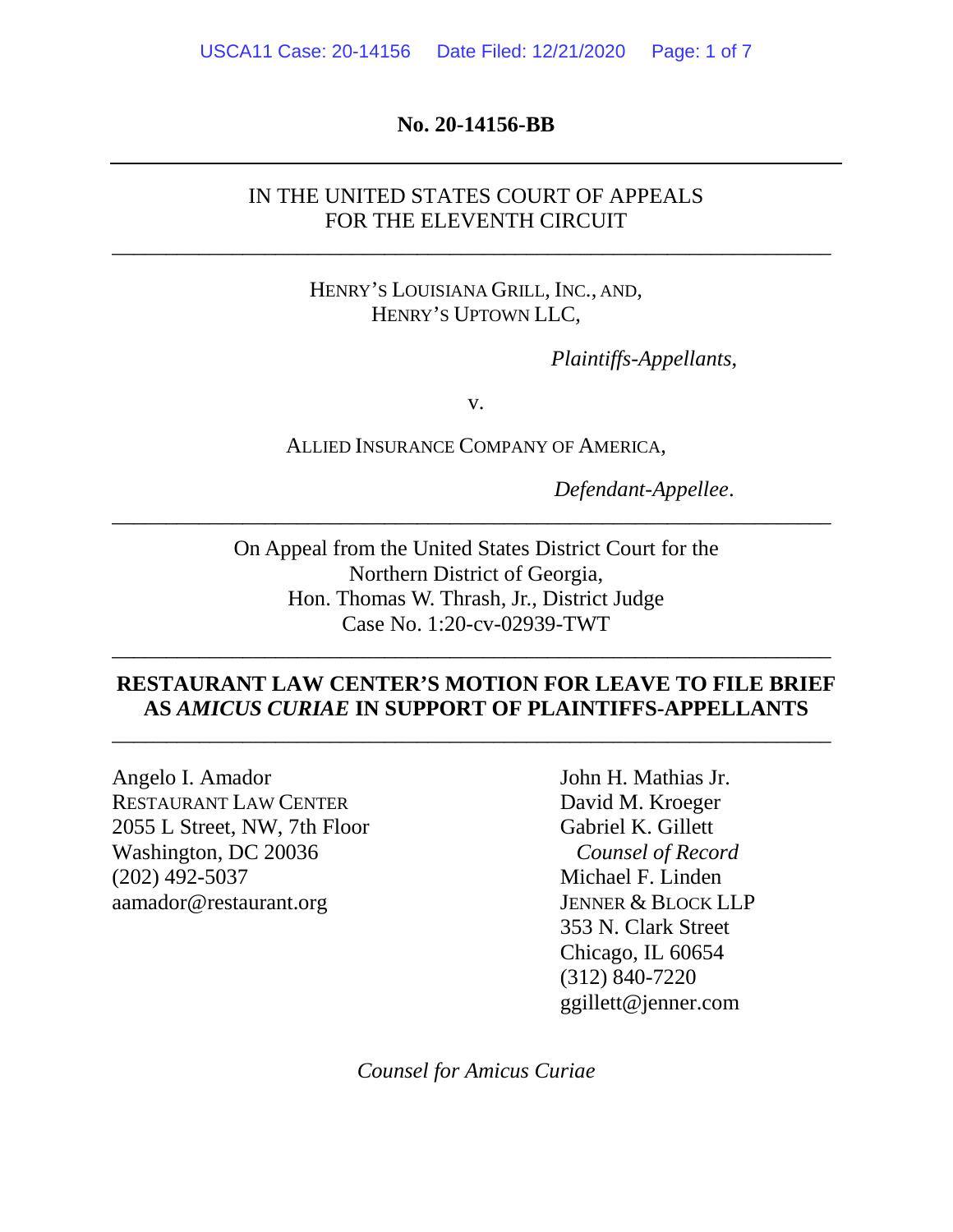*Henry's Louisiana Grill, Inc. v. Allied Ins. Co. of America,* No. 20-14156-BB

## **CERTIFICATE OF INTERESTED PERSONS AND CORPORATE DISCLOSURE STATEMENT**

Pursuant to Federal Rule of Appellate Procedure 26.1 and Eleventh Circuit Rules 26.1-1 through 26.1-3, *amicus curiae* hereby certifies that it has no parent corporation and that no publicly held corporation owns 10% or more of its stock.

Pursuant to Eleventh Circuit Rule 26.1-2(b), *amicus curiae* here certify that, to the best of their knowledge, the CIP contained in Plaintiffs-Appellants' brief is complete except for the following:

Amador, Angelo I. – Counsel for *amicus curiae* Restaurant Law Center

Gillett, Gabriel K. – Counsel for *amicus curiae* Restaurant Law Center

Jenner & Block LLP – Counsel for *amicus curiae* Restaurant Law Center

Linden, Michael F. – Counsel for *amicus curiae* Restaurant Law Center

Kroeger, David M. – Counsel for *amicus curiae* Restaurant Law Center

Mathias, John H., Jr. – Counsel for *amicus curiae* Restaurant Law Center

Restaurant Law Center – *Amicus curiae* 

.

*Amicus curiae* further certifies that no publicly traded company or corporation has an interest in the outcome of the case or appeal.

> */s/ Gabriel K. Gillett*  Gabriel K. Gillett

C-1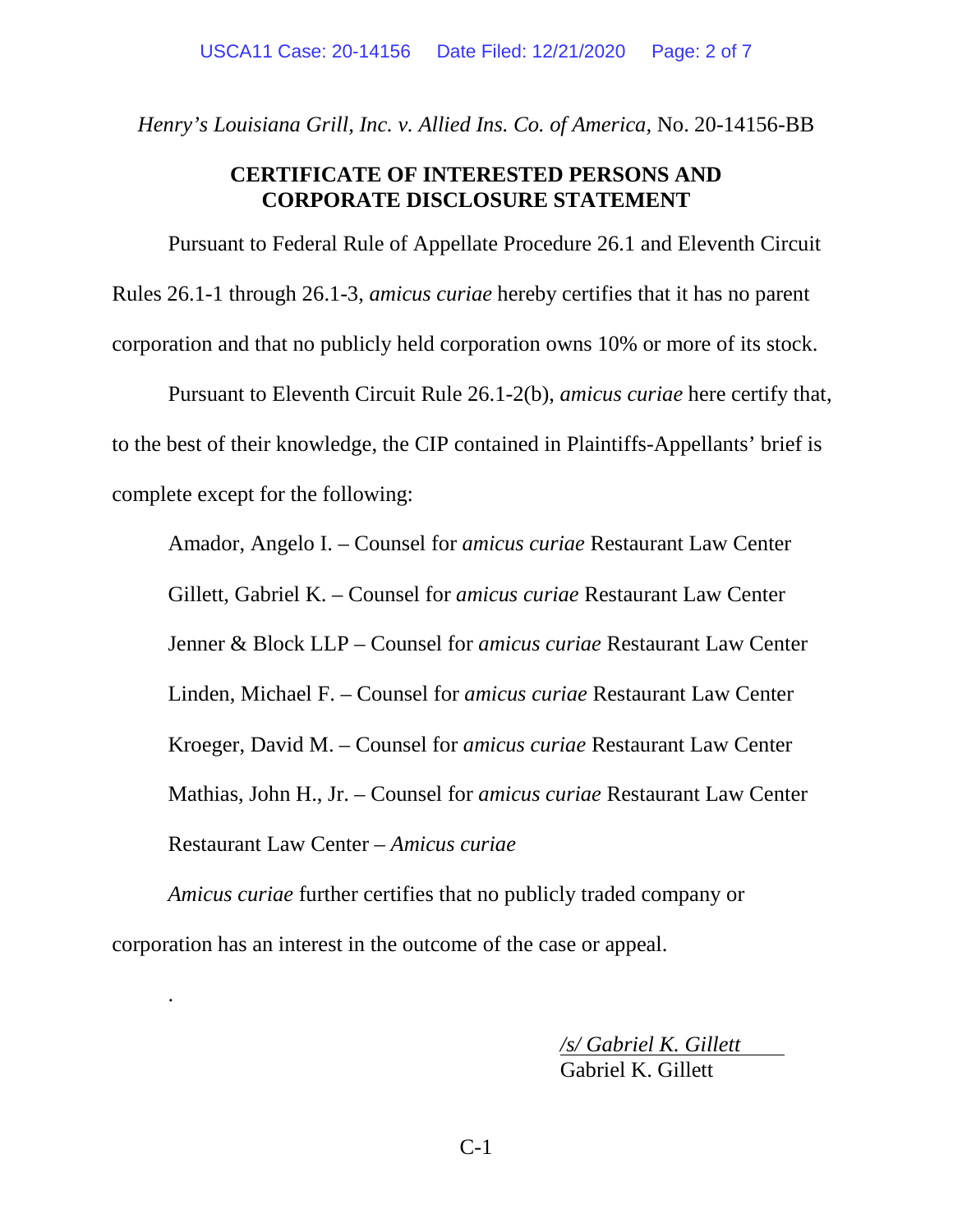# **MOTION FOR LEAVE TO FILE** *AMICUS CURIAE* **BRIEF IN SUPPORT OF PLAINTIFFS-APPELLANTS**

Pursuant to Rules 27 and 29 of the Federal Rules of Appellate Procedure, the Restaurant Law Center ("Law Center") respectfully moves for leave to file the attached *amicus curiae* brief in support of Plaintiffs-Appellants. The Law Center states the following in support of its motion:

1. Courts of Appeals, including this one, routinely permit non-parties, including the Law Center, to file *amicus curiae* briefs in cases that may have industry-wide implications. *See, e.g.*, *Keim v. ADF Midatlantic, LLC*, No. 18-90034 (11th Cir. Dec. 24, 2018), *leave granted* (Jan. 31, 2019).

2. Motions for leave to file *amicus curiae* briefs are routinely granted because courts recognize they may be of assistance in understanding the significance of the material issues and provide useful context as the Court considers a particular case. As the Third Circuit has explained, "[e]ven when a party is very well represented, an amicus may provide important assistance to the court." *Neonatology Associates, P.A. v. Commissioner*, 293 F.3d 128, 132 (3d Cir. 2002) (Alito, J.). "Some friends of the court are entities with particular expertise not possessed by any party to the case. Others argue points deemed too far-reaching for emphasis by a party intent on winning a particular case. Still others explain the impact a potential holding might have on an industry or other group." *Id.* (quotation marks and citation omitted); *see also Prairie Rivers Network v. Dynegy Midwest Generation, LLC*, 976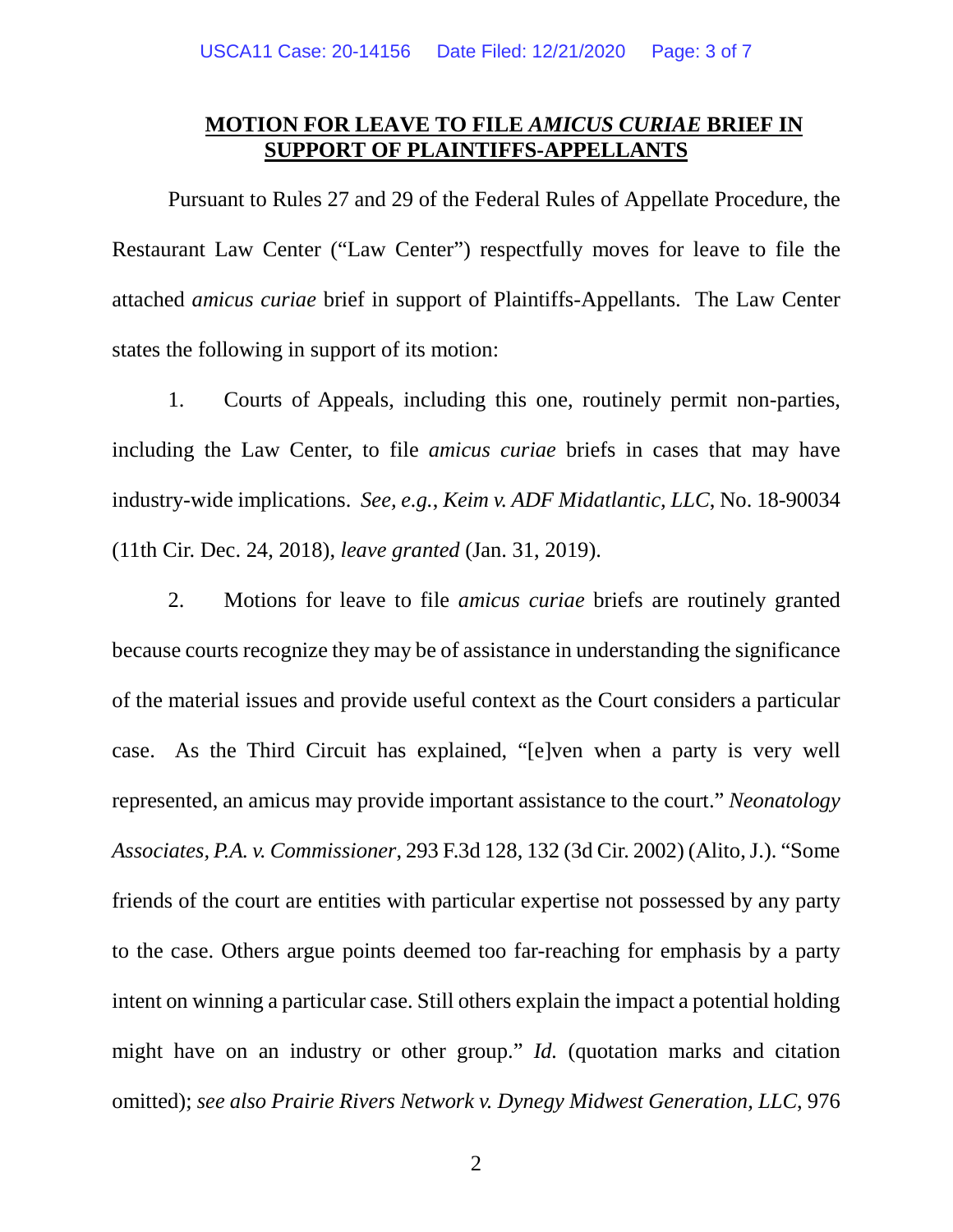F.3d 761 (7th Cir. 2020) (Scudder, J., in chambers) (describing how *amicus* briefs may aid the court). In this case, the Law Center's proposed *amicus curiae* brief fulfills all three of these functions.

3. The Law Center is a public policy organization affiliated with the National Restaurant Association, the world's largest foodservice trade association. The industry is comprised of over one million restaurants and other foodservice outlets that represent a broad and diverse group of owners and operators—from large national outfits with hundreds of locations and billions in revenue, to small singlelocation, family-run neighborhood restaurants and bars, and everything in between. The industry employs over 15 million people, and is the nation's second-largest private-sector employer. Through regular participation in amicus briefs on behalf of the industry, the Law Center provides courts with the industry's perspective on legal issues in pending cases that may have industry-wide implications.

4. The Law Center and its members have a significant interest in the important issues raised by this case. Many businesses in the restaurant industry have sought business interruption coverage under "all risk" commercial insurance policies for the physical loss or damage they suffered as a direct result of unprecedented executive shutdown orders. Many of those restaurants have been unreasonably and categorically denied coverage on the basis that they supposedly have not incurred physical loss or damage even though their properties have been rendered non-

3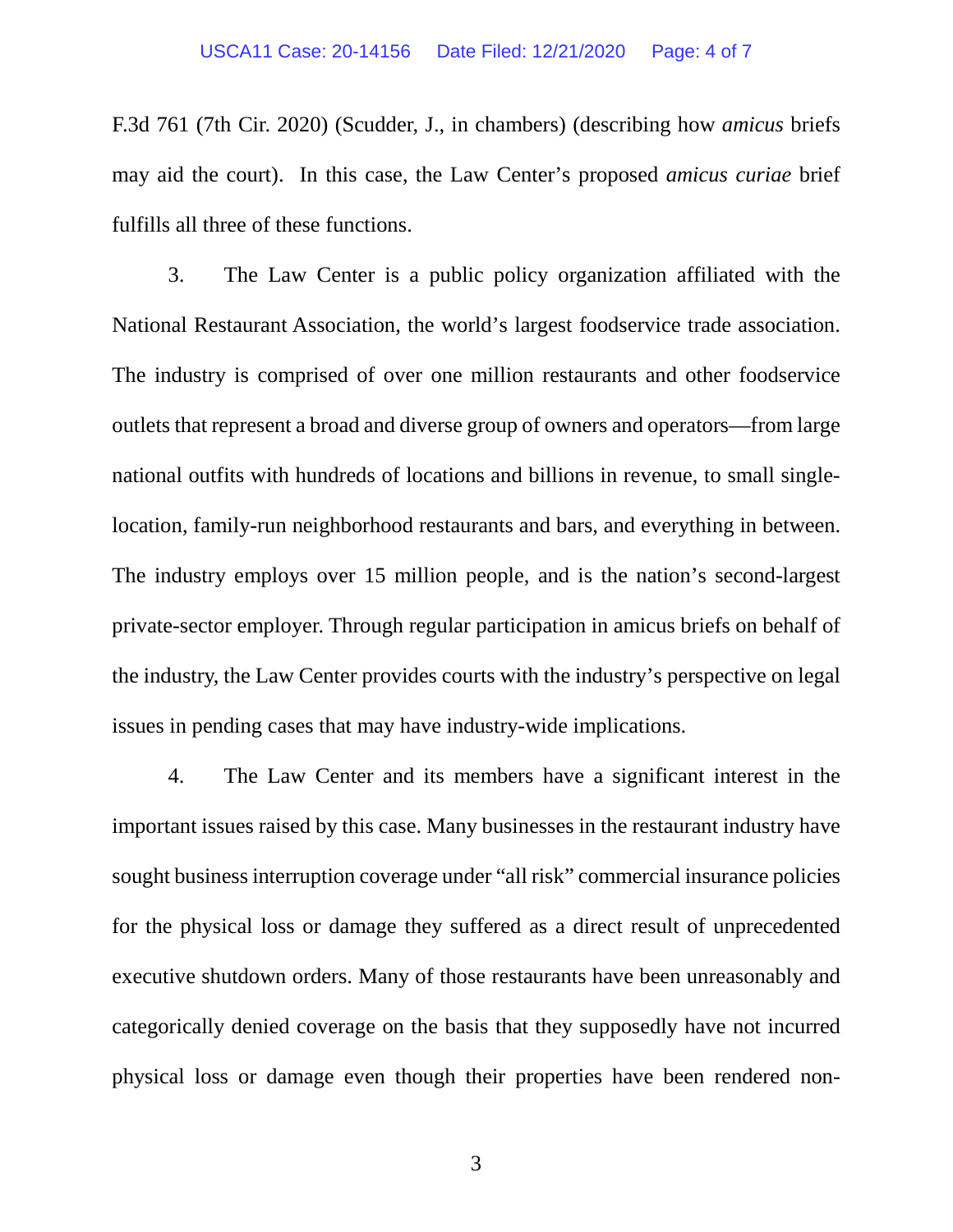#### USCA11 Case: 20-14156 Date Filed: 12/21/2020 Page: 5 of 7

functional, detrimentally altered, and physically impaired as a result of the orders. Therefore, although whether Plaintiffs-Appellants Henry's Louisiana Grill, Inc. and Henry's Uptown LLC have stated a claim for coverage depends on the specific factual allegations in their pleadings, the Law Center and its members have a strong interest in highlighting for the Court why certain issues raised in this appeal are important to the restaurant industry as a whole.

5. Under Rule 29(a)(4)(E) of the Federal Rules of Appellate Procedure, the Law Center certifies that no party's counsel authored the attached brief in whole or in part; no party or party's counsel contributed money intended to fund preparing or submitting the brief; and no person*—*other than *amicus curiae*, its members, or its counsel—contributed money intended to fund preparing or submitting the brief.

6. The Law Center's brief is timely as it was filed within seven days of the filing of the Plaintiffs-Appellants opening brief. Fed. R. App. P. 29(a)(6).

7. The brief complies with Fed. R. App. P. 29(a)(5) because it is no more than half the maximum length of 13,000 words authorized for Plaintiffs-Appellants brief. Fed. R. App. P. 32(a)(7)(B)(i).

8. Counsel for Plaintiffs-Appellants have consented to the filing of this *amicus* brief; counsel for Defendant-Appellee has not.

\* \* \*

4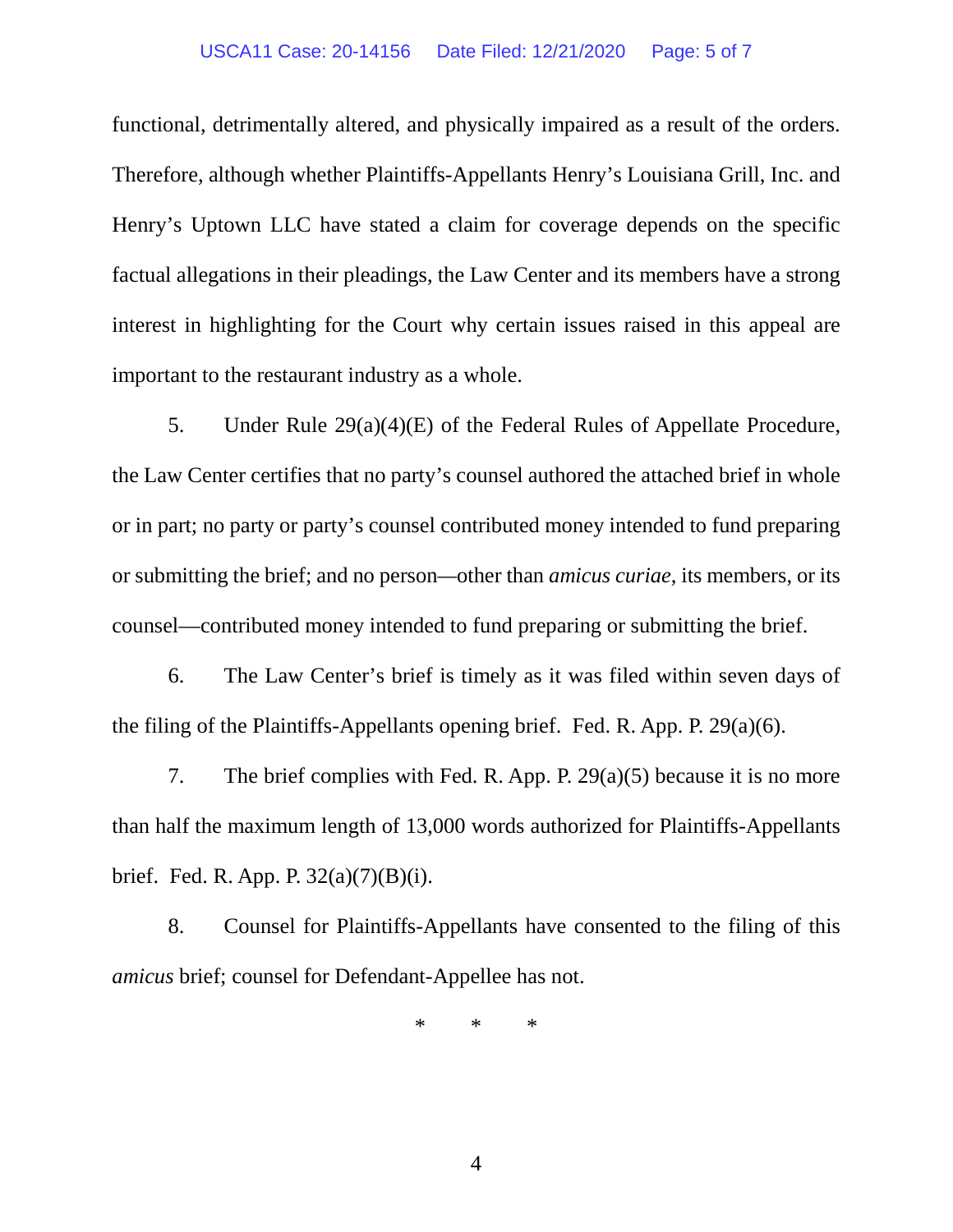Given its substantial interest in this case, the Law Center respectfully moves

for leave to file the attached brief as *amicus curiae*.

December 21, 2020 Respectfully submitted,

*/s/ Gabriel K. Gillett* 

Angelo I. Amador John H. Mathias Jr. RESTAURANT LAW CENTER David M. Kroeger 2055 L Street, NW, 7th Floor Gabriel K. Gillett Washington, DC 20036 *Counsel of Record* (202) 492-5037 Michael F. Linden aamador@restaurant.org JENNER & BLOCK LLP

353 N. Clark Street Chicago, IL 60654 (312) 840-7220 ggillett@jenner.com

*Counsel for Amicus Curiae*